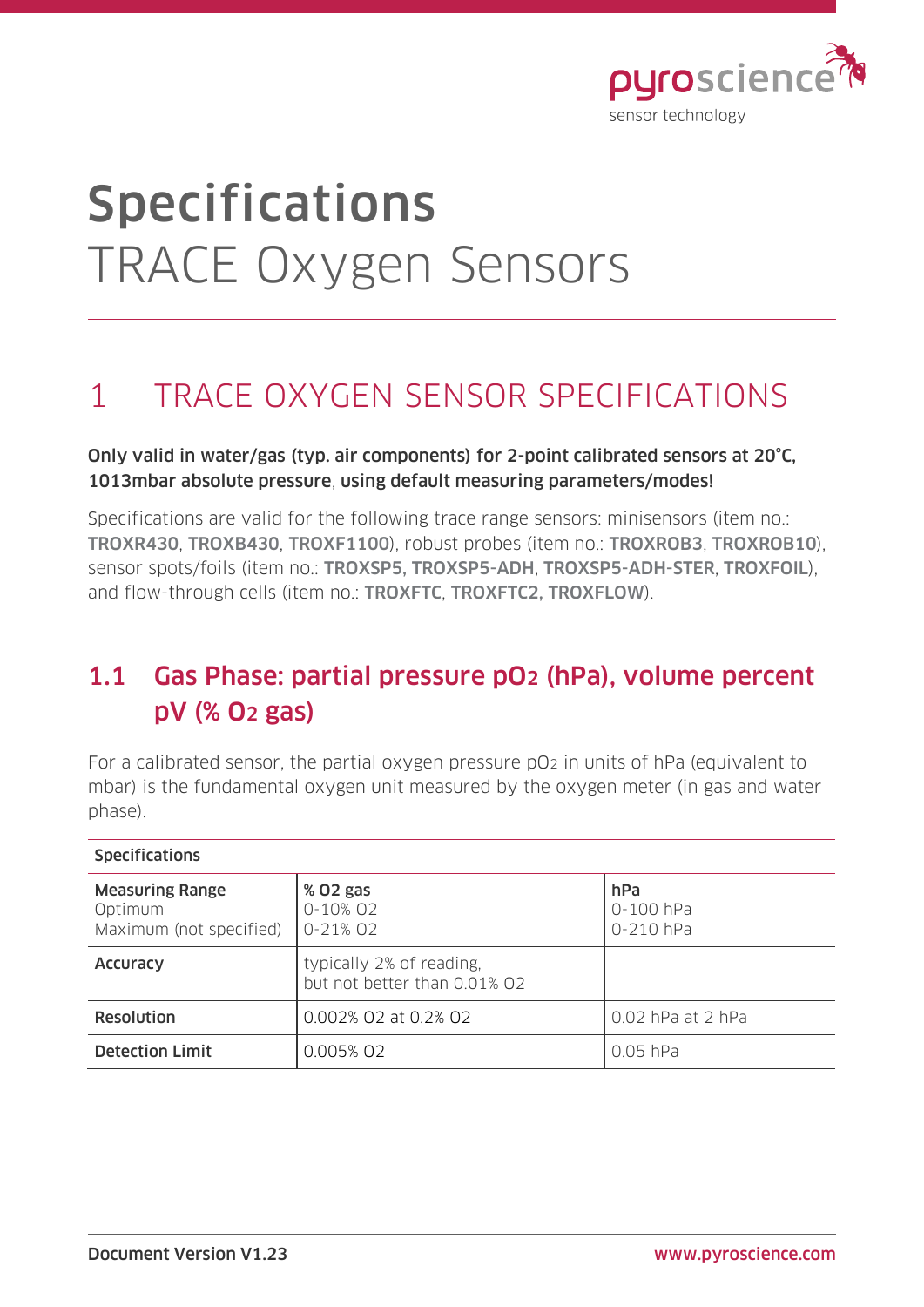## 1.2 Dissolved Oxygen: % air saturation, µmol/L, mg/L = ppm, mL/L

Oxygen dissolved in water can be expressed in % air saturation and in concentration units like  $\mu$ mol/L, mg/L (ppm), and mL/L. For details on calculation of dissolved oxygen units from partial pressure readings (interpolation formula based on temperature, atmospheric pressure and salinity), please see the respective sensor/oxygen meter manuals.

| <b>Specifications</b>                                        |                                                               |                                              |
|--------------------------------------------------------------|---------------------------------------------------------------|----------------------------------------------|
| <b>Measuring Range</b><br>Optimum<br>Maximum (not specified) | % air saturation (a.s.)<br>$0 - 50\%$ a.s.<br>$0 - 100\%$ a.s | $mg/L$ (ppm)<br>$0 - 4.5$ mg/L<br>$0-9$ mg/L |
| Accuracy                                                     | typically 2% of reading,<br>but not better than 0.01% 02      |                                              |
| Resolution                                                   | 0.01% air saturation at 1% a.s.                               | $0.001$ mg/L at $0.1$ mg/L                   |
| <b>Detection Limit</b>                                       | 0.02% air saturation                                          | $0.002$ mg/L                                 |

## 1.3 General Characteristics

| <b>Calibration Modes</b> | 0% O <sub>2</sub> calibration obligatory                                                                                                                                                                     |
|--------------------------|--------------------------------------------------------------------------------------------------------------------------------------------------------------------------------------------------------------|
| <b>Temperature Range</b> | $0^{\circ}$ C (32 $^{\circ}$ F) to 50 $^{\circ}$ C (122 $^{\circ}$ F)                                                                                                                                        |
| <b>Application Areas</b> | Laboratory, industry, research.<br><b>NOT</b> for medical or any safety-critical application.<br><b>NOT</b> for application in humans.<br><b>NOT</b> for application in food intended for human consumption. |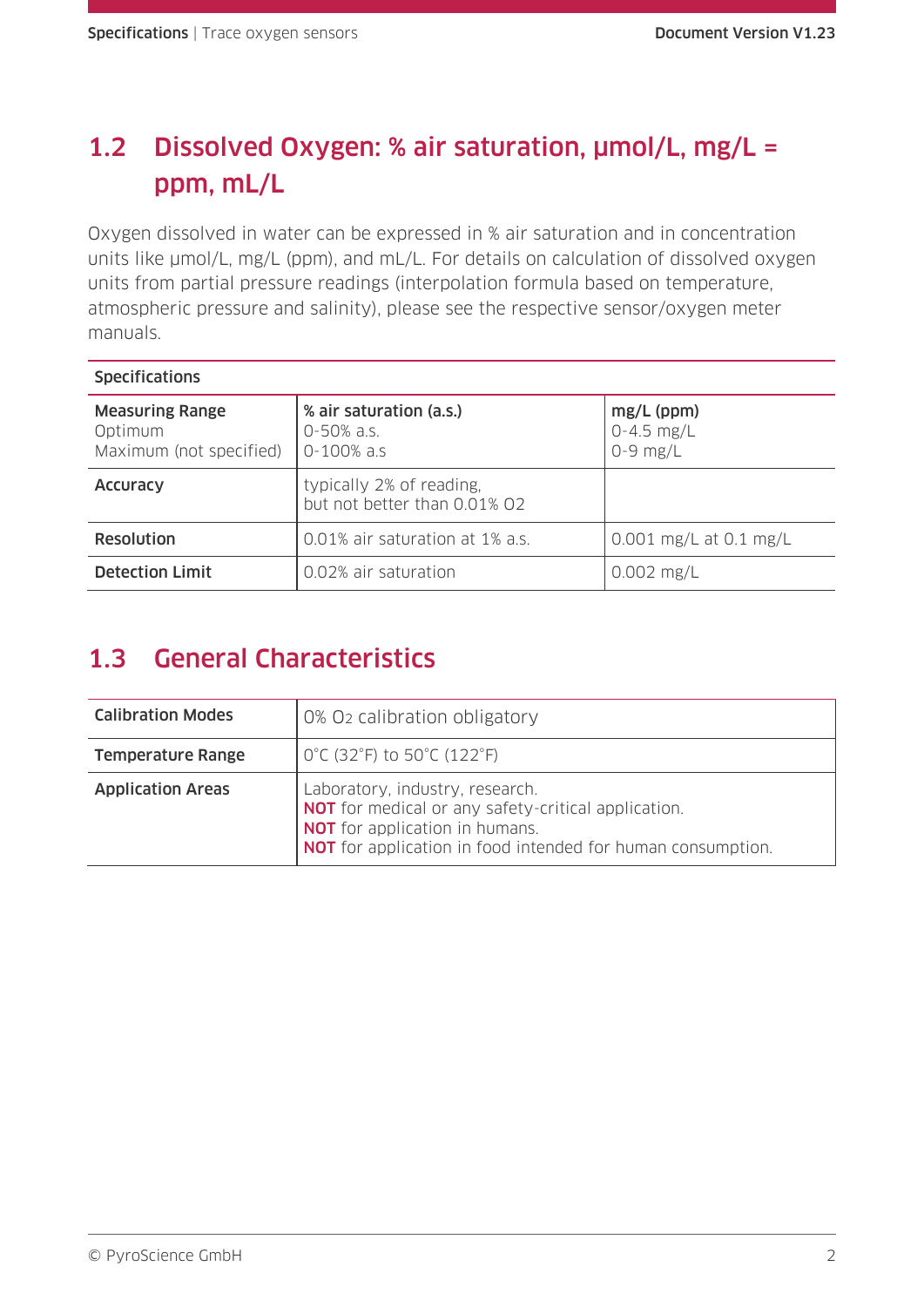#### 1.4 Sensor Type Specific Characteristics

| Response Time (t90) ‡<br>Gas (standard)<br>Water (standard)<br>Water $(>10mL/min)$<br>Water (>10mL/min) | <b>Minisensors</b><br>$<$ 2 sec<br>$<$ 15 sec                                                                                                                 | TROXFTC/<br>TROXFTC2<br>$<$ 1 sec<br><9 sec | <b>TROXFLOW</b><br>$<10$ sec<br>$<$ 20 sec<br>$<$ 30 sec | TROXROB/<br>TROXSP5(ADH)<br>$<$ 3 sec<br>$<$ 20 sec |
|---------------------------------------------------------------------------------------------------------|---------------------------------------------------------------------------------------------------------------------------------------------------------------|---------------------------------------------|----------------------------------------------------------|-----------------------------------------------------|
| <b>Minimum Lifetime</b><br>data points                                                                  | $1$ mio.                                                                                                                                                      | 10 mio.                                     | 10 mio.                                                  | 10 mio. $/$<br>20 mio.                              |
| <b>Flow-Through Cells</b><br><b>Tubing Connectors</b><br>(Luer-Lock)                                    | ID tubing 1.6 or 2.4 mm (item no. <b>TROXFTC)</b><br>ID tubing 3.2 or 4.0 mm (item no. <b>TROXFTC2)</b><br>ID tubing 3.2 or 4.8 mm (item no. <b>TROXFLOW)</b> |                                             |                                                          |                                                     |
| Recommended flow rate<br>for liquids                                                                    | 10-100 mL/min (item no. <b>TROXFTC)</b><br>20-500 mL/min (item no. <b>TROXFTC2)</b><br>1-500 mL/min (item no. <b>TROXFLOW</b> )                               |                                             |                                                          |                                                     |

‡ Typical response times for 90% signal change. For liquids: measured for the transition from air into a stirred solution of 1% Na2SO3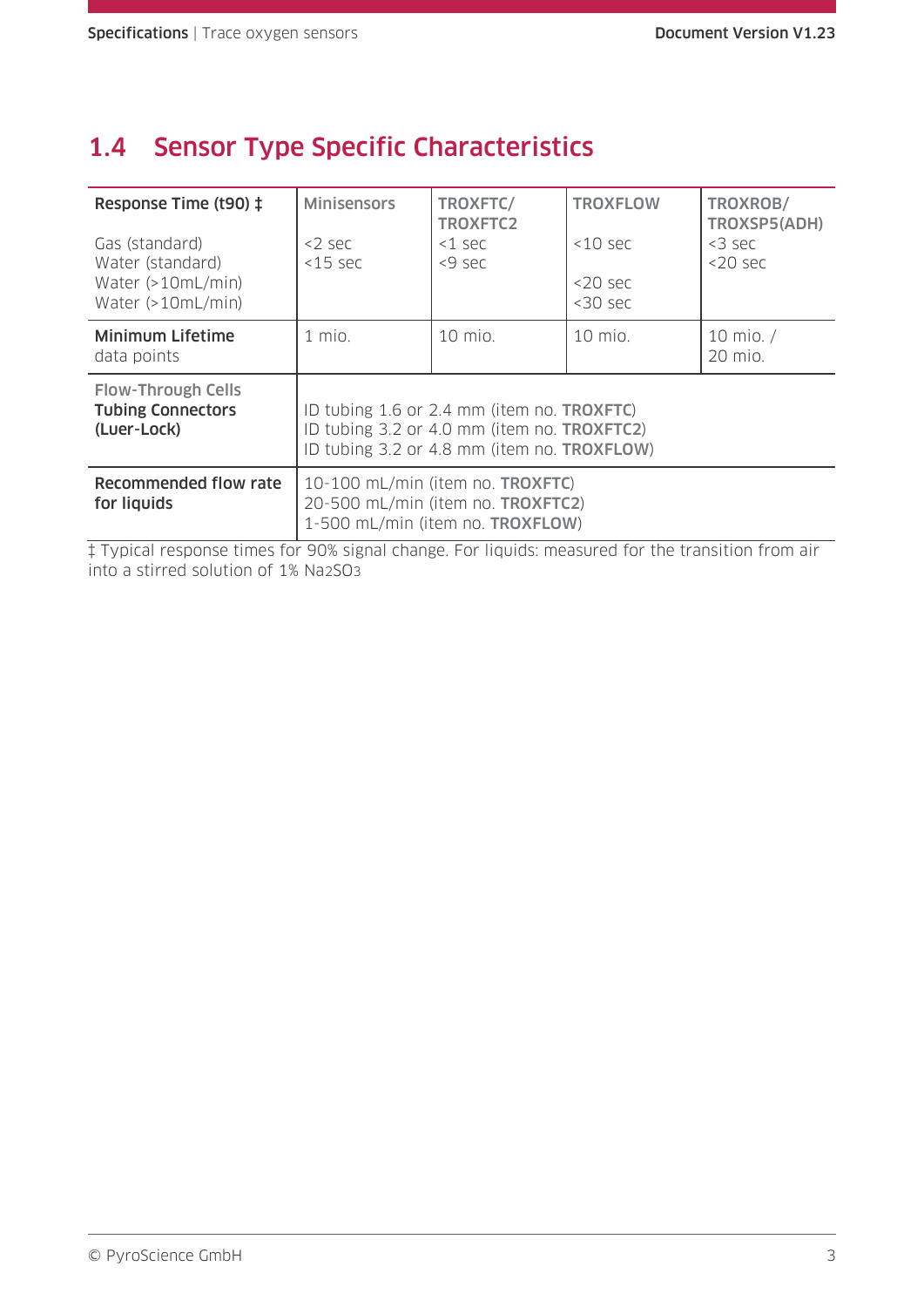# 2 APPLICABILITY AND CROSS-SENSITIVITY

|                                                    | <b>Applicability</b> | Cross-Sensitivity | NO Cross-<br>Sensitivity |
|----------------------------------------------------|----------------------|-------------------|--------------------------|
| <b>Water/Aqueous solutions</b>                     | $\times$             |                   |                          |
| Gas Phase (typ. air<br>components)                 | $\times$             |                   |                          |
| Ethanol <sup>1</sup> , <sup>2</sup>                | short-term only      |                   |                          |
| Methanol <sup>1,2</sup>                            | short-term only      |                   |                          |
| Isopropanol <sup>1,2</sup>                         | short-term only      |                   |                          |
| Other organic solvents <sup>3</sup>                |                      | $\times$          |                          |
| Chlorine gas (Cl2), NO <sub>2</sub> gas,<br>bleach |                      | $\times$          |                          |
| pH 1-14 <sup>4</sup>                               |                      |                   | $\times$                 |
| <b>CO2</b>                                         |                      |                   | X                        |
| CH <sub>4</sub>                                    |                      |                   | $\times$                 |
| H <sub>2</sub> S                                   |                      |                   | $\times$                 |
| Any ionic species                                  |                      |                   | $\times$                 |

 $1$  Not applicable for sensors with optical isolation  $(-0I)$ .

<sup>2</sup> Only diluted and after conditioning- contact [info@pyroscience.com](mailto:info@pyroscience.com) for more information.

3 Includes liquid solvents and solvent vapors

<sup>4</sup> pH 2-9 for TROXSP5-ADH & TROXSP5-ADH-STER